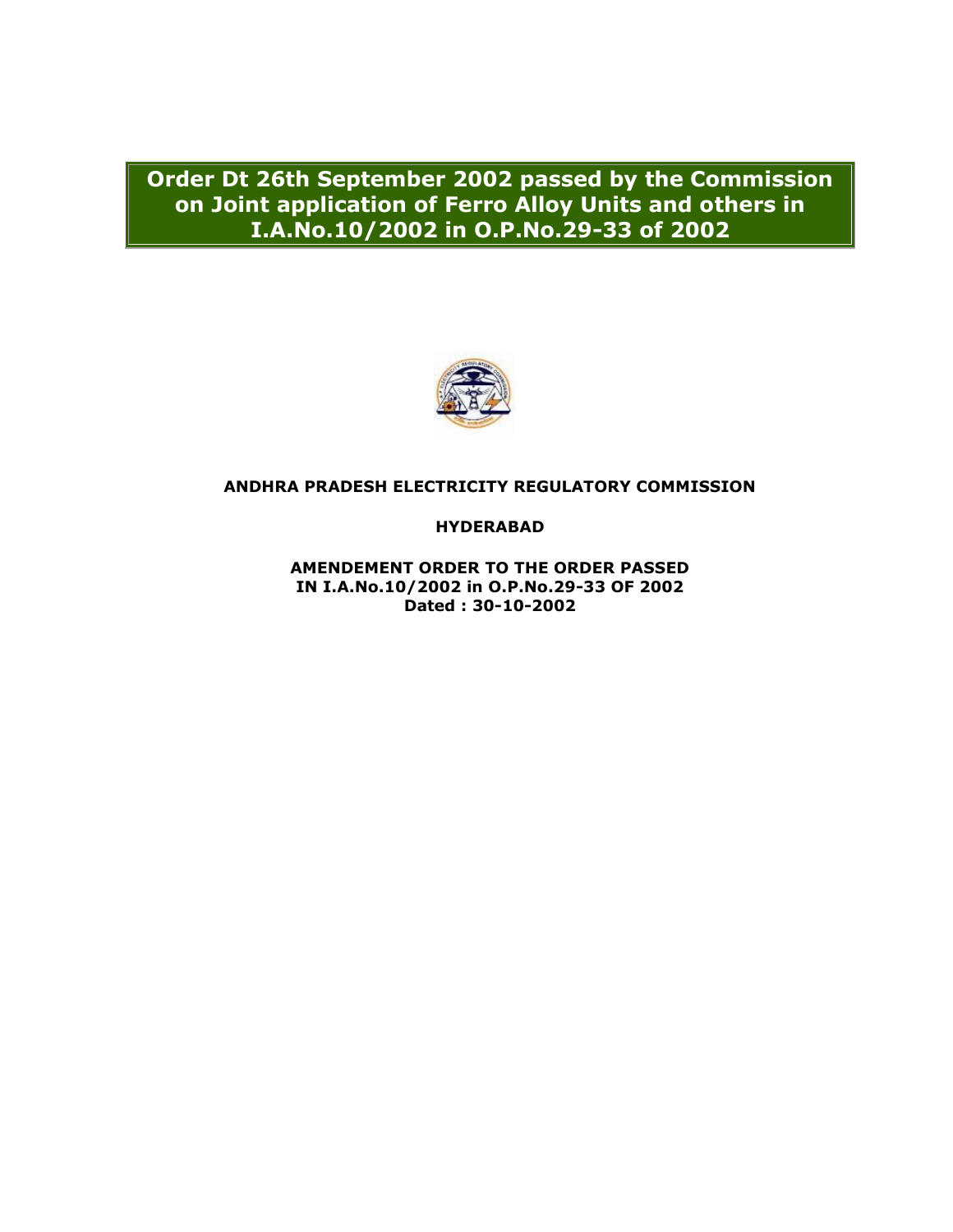## **ANDHRA PRADESH ELECTRICITY REGULATORY COMMISSION**

## **HYDERABAD**

# **I.A.NO.10 / 2002**

## **O.P.NO.29 - 33 OF 2002**

## **Present : Sri G.P.Rao, Chairman Sri K.Sreerama Murthy, Member**

**Joint Petition of Andhra Ferro Alloys Limited, GMR Technologies and Industries Limited, FACOR and VBC Ferro Alloys Ltd.,** 

**And** 

**Transmission Corporation of Andhra Pradesh Limited (APTRANSCO) in association with** 

#### **Eastern Power Distribution Company of Andhra Pradesh Limited (APEPDCL) Central Power Distribution Company of Andhra Pradesh Limited (APCPDCL) Northern Power Distribution Company of Andhra Pradesh Limited (APNPDCL)**

applicants

1.Andhra Ferro Alloys Limited, GMR Technologies and Industries Limited, FACOR and VBC Ferro Alloys Ltd., have represented on 01.04.2002 that the tariff announced by the Andhra Pradesh Electricity Regulatory Commission (APERC) enhancing wheeling charges to 28.4% from the existing 15% in kind and imposing additional 50 ps. per unit in cash has dealt a death blow to the industry and this will result in closure of all the six ferro alloy units in the State and requested for the orders of APERC on wheeling charges not to be made applicable to the ferro alloy units consuming NTPC power as power is a major input for ferro alloys unlike for other industrial units in the state. Alternatively, they have requested for supply of power at a lower tariff of 180 ps. per unit, and reduction of CSD @ 1% as available in Orissa to provide a level play field.

2. Vide their letter dt:29.04.02, VBC Ferro Alloys Limited, FACOR, GMR Technologies and Industries Limited and Andhra Ferro Alloys Limited have submitted a petition stating that the ferro alloy units are prepared to switch over their power totally from NTPC to APTRANSCO once and for all if power is supplied at bulk supply rate of 180 ps/kwh with a load factor of over 40% with incentive for maintenance of higher power factor @ 0.5% for every 1% rise above 90% upto and including 100% on the monthly demand charges and energy charges as is being given to ferro alloy industry in Orissa state. They have requested that the ferro alloys industry may be classified as "Power Intensive Category" and power supplied at bulk supply tariff to the ferro alloys industry. The industry has stated that the six ferro alloy units in Andhra Pradesh drawing at present 75Mw of NTPC power are contributing to the State and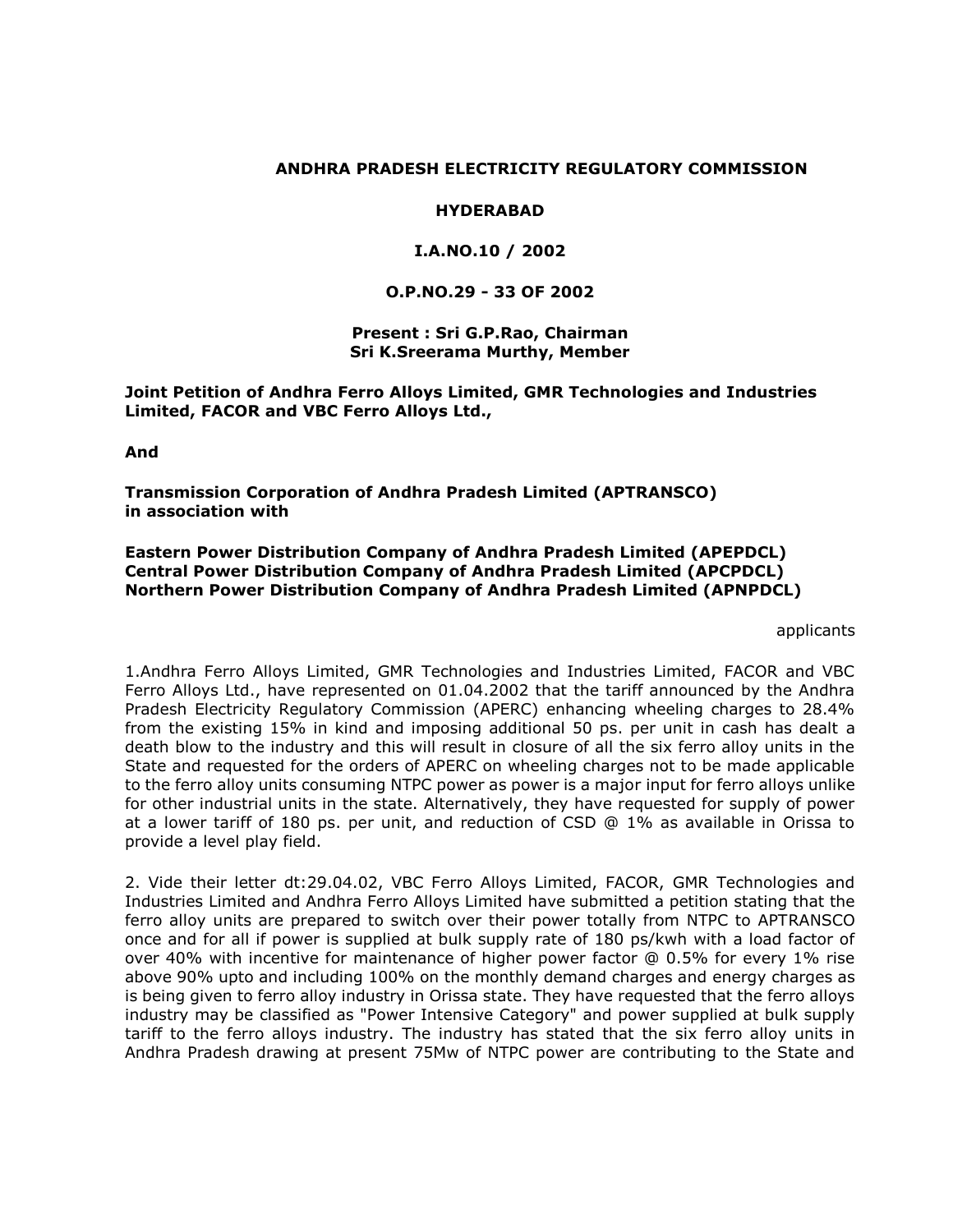Central government about 190 crores of foreign exchange earnings through exports and 66 cr. towards taxes/duties/wheeling charges.

3. All the six ferro alloy units in Andhra Pradesh submitted petitions to the APERC on 17.04.2002 to restore wheeling charges as prevailed prior to revision or alternatively allow power intensive ferro alloy units to avail power from APTRANSCO at bulk supply tariff.

4. The comments of the CMD, APTRANSCO/ APEPDCL/APCPDCL were called for on these petitions. APCPDCL vide their letter No.236 dt:23.04.02 have opposed the proposal. However, vide their letter dt:09.08.2002, APTRANSCO have submitted that the six ferro alloy units which were earlier getting power supply from NTPC may have a separate tariff rate @211 ps. / unit (average bulk supply rate, 208 ps. / unit + 3 ps. / unit as DISCOMS margin towards taking readings and service rendered), that APTRANSCO is agreeable to the rate of 211 ps. / unit without demand and minimum charges, that this supply is however subject to the condition that ferro alloys draw the entire power required by them from the APTRANSCO only without any drawal from any other sources and also subject to the withdrawal of pending court cases by these units on wheeling charges. They have stated that the colony consumption shall be categorized under HT Cat.VI, billing and collection shall be made at DISCOM level under their quota and the proposal for special bulk supply rate shall be applicable only to the consumption concerned to the production of six ferro alloy units which were originally drawing power from NTPC. APTRANSCO requested APERC to accord approval for special bulk supply tariff rate @ 211 ps. / unit for the six ferro alloy units as per the conditions stated above.

5. APTRANSCO vide their letter dt:04.09.2002 have further stated that there is an additional power availability from unallocated share of NTPC (SR) which is 124.86 MW with an average daily energy of 300 MU totaling to 1095 MU/year. The surplus power is about the 1295 MU excluding Kaiga availability as the allocation from Kaiga Power Station was withdrawn w.e.f. 08.07.02. The requirement of ferro alloy units can be met from this surplus power. They have stated that due to withdrawal of Kaiga power, the average cost of power purchased from central generating stations is around 165 ps. / unit w.e.f. August, 2002. On this basis, they have worked out the total bulk supply cost as 209 ps. / unit after taking transmission losses at 8.5% and establishment and other charges. This rate is excluding fuel surcharge with 3 ps. / unit towards DISCOMS margin. The unit rate will be 212 ps. / unit after including 3 ps. as margin of DISCOM.

6. APTRANSCO have also stated that 500 MW Unit II of Simhadri was synchronized on 27.06.02 and they are expected to draw about 500 MU during the balance period of the financial year. APTRANSCO have stated that after April, 2002, except Nav Bharat Ferro Alloys all other 5 ferro alloy units have stopped production and are not drawing any power from NTPC against specific allocations. As such, minimum tariff was being billed in respect of these ferro alloy units. Based on the minimum billing, and with the separation of colony consumption charged at HT Category VI by DISCOMS (including 3 ps. margin), the revenues of DISCOMS calculated at 80% load factor, the net excess amount in respect of APEPDCL (4 units) is 2.4 lakhs / month. In respect of other DISCOM also, excess revenue will be achieved except in the case of M/s.Nav Bharat Ferro Alloys. They have also stated that as the load factor increases, the revenues of DISCOMS will also increase. In view of this, APTRANSCO requested to accord approval for special bulk supply tariff @ 212 ps. / unit.

7. A copy of the letter of the Prl. Secretary to Government of Andhra Pradesh, Industries and Commerce Department dt:26.07.02 addressed to the Chairman & Managing Director, APTRANSCO was made available to the Commission. In this letter, the Prl.Secretary pointed out that the current increase in the wheeling charges of APTRANSCO has increased, the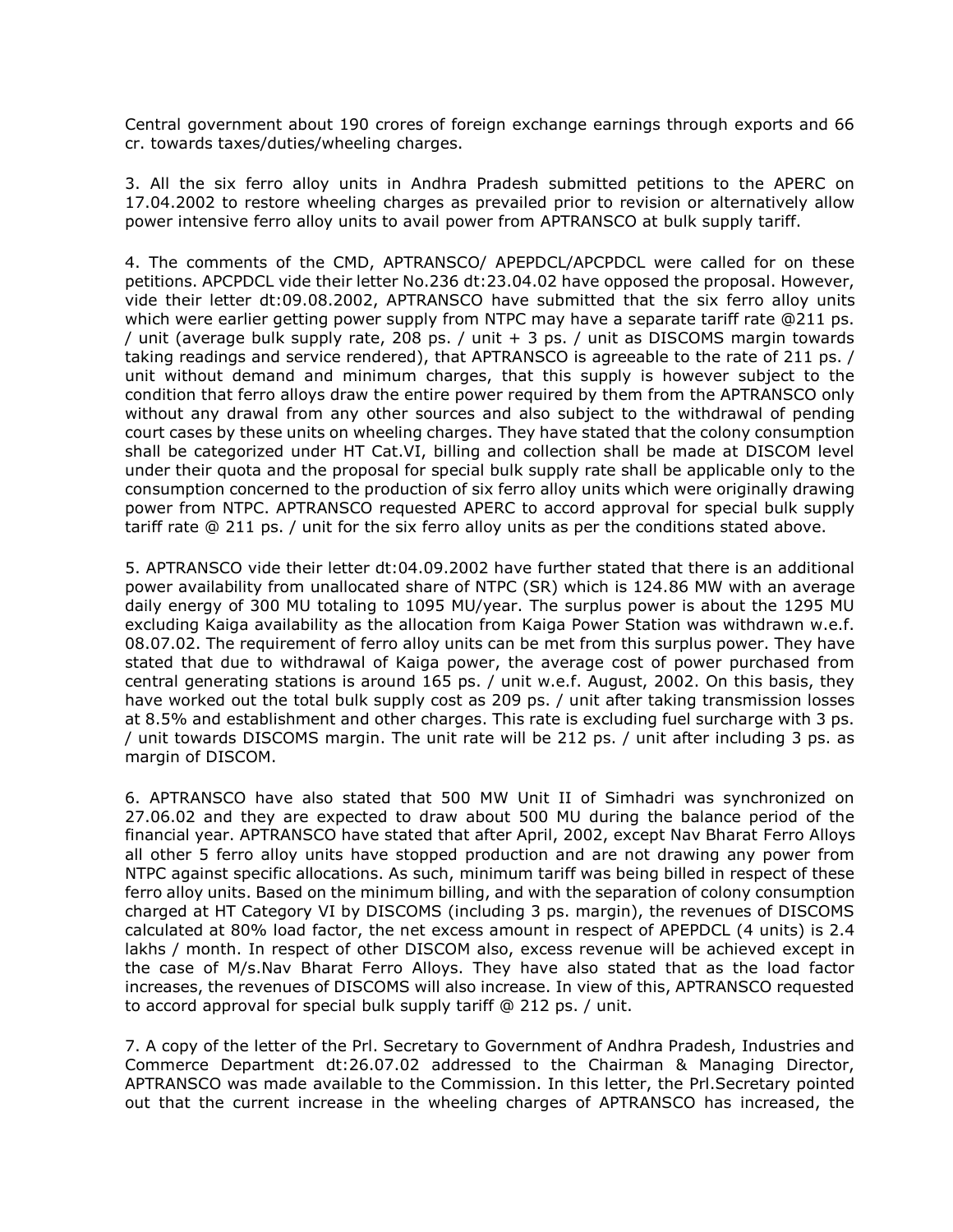effective cost of power for ferro alloy units by 57.6%. With this increase, the cost of power would perhaps rise to about 46% of the value of the output in the case of ferro alloy units. With this, the operations of ferro alloy units using NTPC power have become unviable. All the six ferro alloy manufacturing units have declared lay off from 01.04.02 due to increase in wheeling charges and the increase in the cost of power. M/s.Nav Bharat Ferro Alloys Ltd., Palvancha, is able to operate because of captive power generation. He stated that the turnover of these ferro alloy units is about Rs.603.60 cr. / annum, the foreign exchange earnings are Rs.186 cr. / annum and the sales tax on domestic sales would be Rs.17 crores per annum. The contribution made by units includes excise duty of Rs.40 cr. / annum and wheeling charges of Rs.7 cr. / annum and electricity duty of about Rs.2 crores to the state government. The ferro alloy units are contributing substantial revenues to the central and state governments in the form of duties and taxes. He stated that if these units cannot resume operations due to the increase in wheeling charges both state and central governments will loose revenue. He stated that these industries are providing direct employment opportunities to about 10,500 families in different categories of work force. He further stated that the proposal is to make available power from APTRANSCO to the six ferro alloy units at the average bulk supply tariff i.e. 208 ps. / kwh. He also pointed out that these units were not paying demand charges when they were getting power from NTPC and hence, it will be appropriate that no demand charges are levied on these units. He also stated that the ferro alloy units may be supplied power in bulk with the condition that their total power purchase will be from APTRANSCO and the tariff will be charged at Rs.2.08 ps. per unit + Re.0.03 ps. per unit as DISCOM margin, with waiver of electricity duty. He stated that the basic question is that the six ferro alloy units were earlier being given power supply by NTPC at concessional tariff rate and the change in wheeling charges has imposed an unbearable burden on them. These units which have a high load factor, a very high cost of power as a proportion to the value of the output and which were given special dispensation of NTPC power at concessional tariffs should now be given the average bulk supply tariff.

8. Following the above, the Commission has admitted the joint petition of the ferro alloy units as well as that of APTRANSCO as inter-locutary application on the orders passed in OP Nos.29- 33 of 2002 (Tariff Order FY 2002-03) dispensing with the requirement to file the petition in standard format by the petitioner. The petition was numbered IA No.10 of 2002 in OP Nos. 29 - 33 of 2002. A notice was given to all the six ferry alloy units, APTRANSCO, APCPDCL, APNPDCL, APEPDCL and Government of Andhra Pradesh on 18.09.2002 for hearing on 25.09.2002 at 10.30 hrs.

9. During the hearing, the Director (Comml. & Co-ord.), APTRANSCO has deposed that the six ferro alloy units were generally power intensive units as power shared major portion of the inputs of their produce. Based on the request made by these units, the erstwhile APSEB charged 11 ps. / unit as energy charges without any demand charges from November, 1975 and increased the energy charges from time to time until the creation of a separate HT category III for these units at 83 ps/unit in 1987. In 1990, demand charges have been introduced @ Rs.55/KVA besides energy charges @ 115 ps. /unit under HT Category III. Following release of power by Government of India from out of 15% unallocated quota of power from NTPC, Ramagundam to these ferro alloy units w.e.f. 01.11.1994 APSEB has deleted HT Category III and merged it into HT Category I w.e.f.01.01.99. He stated that all the six ferro alloy units were utilizing the NTPC power upto 31.03.02 at an average rate of 177 ps./unit without demand charges. He stated that following an increase in the wheeling charges, the unit cost for the ferro alloy units has gone up by 102 ps. / unit bringing the cost of power / unit to 279 ps. As a result, out of six units, except M/s.Nav Bharat Ferro Alloys all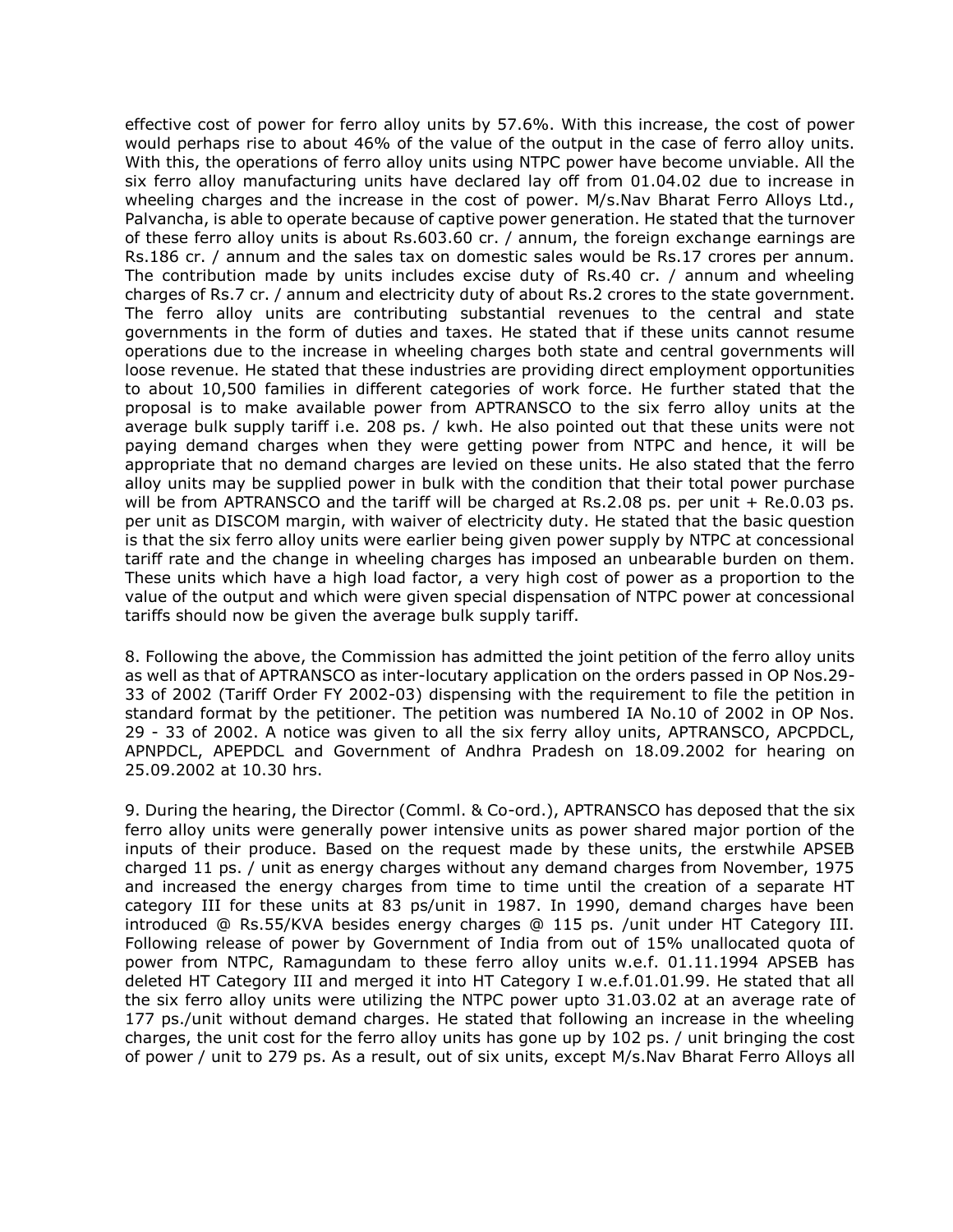the units were closed from April, 2002. M/s.Nav Bharat Ferro Alloys was not closed as it was running mainly on captive generation.

10. Following the request of the ferro alloy units to supply power at average bulk supply rate to enable them to compete with other ferro alloy units in the national and international market, APTRANSCO submitted the proposal for consideration of the Commission to have a separate tariff for these six units @ 209 ps. per unit (average bulk supply rate + 3 ps. / unit as DISCOM margin) for the service rendered by them totaling to 212 ps. / unit without any demand charges subject to the condition that these units draw the entire power required by them from APTRANSCO only and also subject to withdrawal of all pending court cases on wheeling charges. This rate excludes fuel surcharge. Fuel surcharge is leviable as applicable to other consumers. He stated that the proposed total CMD (Contracted Minimum Demand) of these six units is 159.2 MVA whereas the existing CMD is only 9.7 MVA. The excess CMD of about 150 MVA would require about 300 MUs for the balance six months for supply by APTRANSCO grid. He stated that this requirement can be made from the surplus power available to APTRANSCO from unallocated quota of 15% from Central Generating Stations (631.5 MU) and expected additional generation from 500 MW NTPC Simhadri II (1080 MU) totaling surplus energy of 1711.25 MU. This surplus power is arrived at after taking into account the failure of NLC and availability of Simhadri second unit of 500 MW at 50% load factor for the balance six months period at 90 ps. / unit. He gave detailed working of pooled cost of central generating stations as 165 ps. / unit without power from Kaiga. As the ferro alloy units were closed without availing NTPC power from April, 02 onwards, wheeling charges to the extent of Rs.16.53 cr. could not be billed. The present situation will lead to a permanent closure of the unit as they are not in a position to run the industry by purchasing NTPC power. He therefore requested for consideration of the proposal made by APTRANSCO. He also stated that at this rate, they did not incur any loss.

11. During the proceedings on 25.09.2002, the representatives of APCPDCL, APEPDCL and APNPDCL agreed with the proposals made by APTRANSCO, though at an earlier stage APCPDCL had opposed the proposal of the ferro alloy units.

12. Sri Jainder Singh, Prl. Secretary & Commr., Government of Andhra Pradesh, for Industrial Promotion who appeared before the Commission reiterated the contents of his letter dt:26th July, 2002 addressed to the CMD, APTRANSCO. He stated that the government had agreed to exempt these units from electricity duty. He specially mentioned about serious concern about 10,500 persons going out of employment and also loss of exports. He said that they would like the units to be revived so that the industrial production in the State does not go down.

13. Representing all the six ferro alloy units, Sri K.Narayan Rao, MD, GMR Technologies and Industries Limited contended that ferro alloy industry is highly power intensive with more than 35% in the manufacturing cost. The industry has to face international competition from South Africa where the power is available at 45 ps. and other countries such as CIS and Iran where the power is available below 100 ps. per unit. He stated that for most of the ferro alloy units situated in the states of Orissa, West Bengal and Meghalaya power is available in the range of 180 - 200 ps. per unit besides other advantages like low sales tax at 1 - 2 %, transport subsidy, excise duty benefit, interest subsidy etc. The ferro alloy units were drawing NTPC power at 145 ps. / unit and including the wheeling charges and duty, the total cost was coming to only 177 ps. / unit till 31.03.02. With the increase of wheeling charges by 408% all the ferro alloy units except M/s.Nav Bharat Ferro Alloys were forced to shut down their units from 01.04.02 as they were left with no option as operating the units was not any more viable. He stated that a working group of mineral exploration of development constituted for examining the ferro alloy industry has recommended to Government of India to supply NTPC power at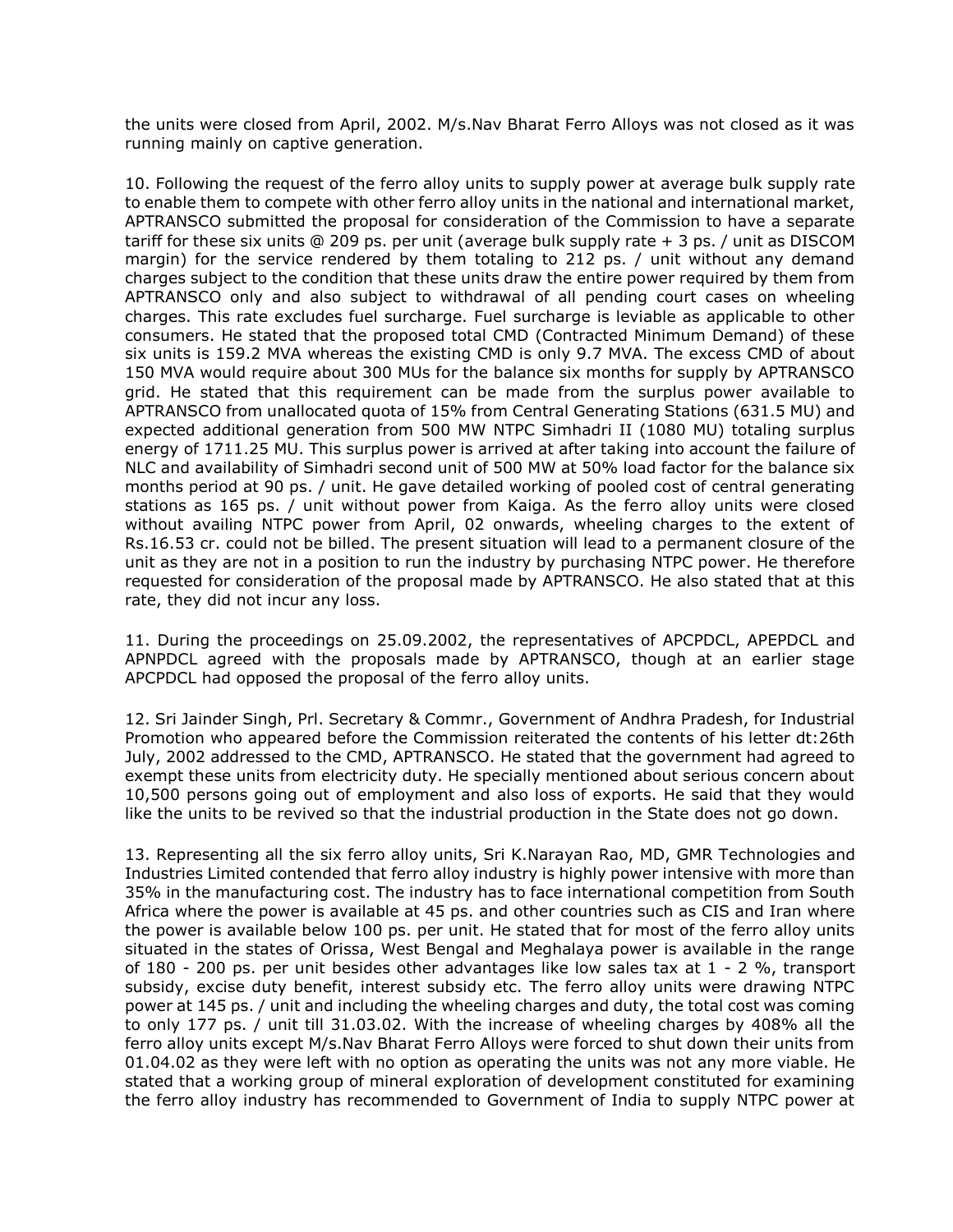5% wheeling charges, to increase DEPB benefit from the present 10% to 20%, to reduce excise duty from present 16%, to remove the levy of anti-dumping duty on the imported coke residues, customs duty to 5% and bring down the railway freight and transportation of inputs as well as finished product. He therefore stated that they have requested the State Government, APTRANSCO and APERC for supply of power at bulk supply tariff of 180 ps. / unit as the previous electricity cost was 177 ps. / unit through NTPC sources as a level play measure to face the competition from domestic and international markets. However, APTRANSCO has recommended to APERC a tariff of 212 ps. / unit involving increase of 30 ps. / unit causing an additional burden of Rs.1400/metric tonne of finished product. Any further burden cannot be borne by ferro alloy units in AP if they have to carry on their operations. A.P.Government was kind enough to exempt from levy of 6 ps. / unit electricity duty to ferro alloy units in Andhra Pradesh. He therefore appealed that APERC may take a pragmatic view on their request and approve the proposals of APTRANSCO.

14. The application made by the Ferro Alloy Units and also the proposal of APTRANSCO for amending the Tariff Order for FY 2002-03 was discussed in the Commission Advisory Committee (CAC) Meeting held on 26.09.2002 and the CAC unanimously recommended approval for amendment as proposed by APTRANSCO.

# **COMMISSION ANALYSIS**

15. The proposal of the APTRANSCO is to permit supply of power to Ferro Alloys Units at a special Tariff of Rs.2.12 per unit which covers the average Bulk Supply Rate plus the DISCOM margin. The issue before the Commission is whether it would be appropriate to supply at Bulk Supply Rate to end user Ferro Alloy Units. The Bulk Supply Rate is applied only to the Distribution Companies who are the Licencees to distribute. Any sale of electricity to Ferro Alloy Units cannot be equated with the sale of electricity to the Distribution Companies. The most important deficiency in the two types is that the sale to Ferro Alloy Units is the sale to end User / Consumers, whereas the sale to Distribution Companies is to Licencees for onward sale to end user / consumer. In other words the Bulk Supply Rate can be made applicable only to a Licencee and not the end user. The Commission, therefore is of the view that it would not be appropriate for an end user to get the same Bulk Supply Tariff as in the case of Licencees.

16. There are however certain implications which require consideration by the APERC. As a result of the increase in Wheeling Charges ordered by the APERC, the Ferro Alloys Units who have been getting power from NTPC directly by paying 15% Wheeling Charges to APTRANSCO, were faced with higher Wheeling Charges increasing the cost of power for Ferro Alloys Units to near about Rs.2.79 as submitted by APTRANSCO and the ferro alloy units as against the prevailing 177 paise. That is, the power cost has increased by 57.6%. With this increase, the cost of power constitutes about 46% of the value of the output and the operation of the ferro alloy units as a category at the above rate of power are not viable. This has resulted in the closure of five out of the six Ferro Alloys Units in Andhra Pradesh. The only Unit which has not been closed is Navabharat Ferro Alloys, which is drawing its power from captive generation. Navabharat Ferro Alloys Unit has also stopped drawing power from NTPC because of the increase in Wheeling Charges. The closure of five Ferro Alloys Units has resulted in lay-off of 10,500 persons from employment from 01.04.2002.

17. It has been brought out that Ferro Alloys Units have traditionally been provided with a separate Tariff even by APSEB from 1975 to 1994. In 1994, the Government of India has allocated power from NTPC to the Ferro Alloys Units from out of the 15% unallocated quota of power from NTPC Ramagundam. In other words, beginning from 1975 till 31st March, 2002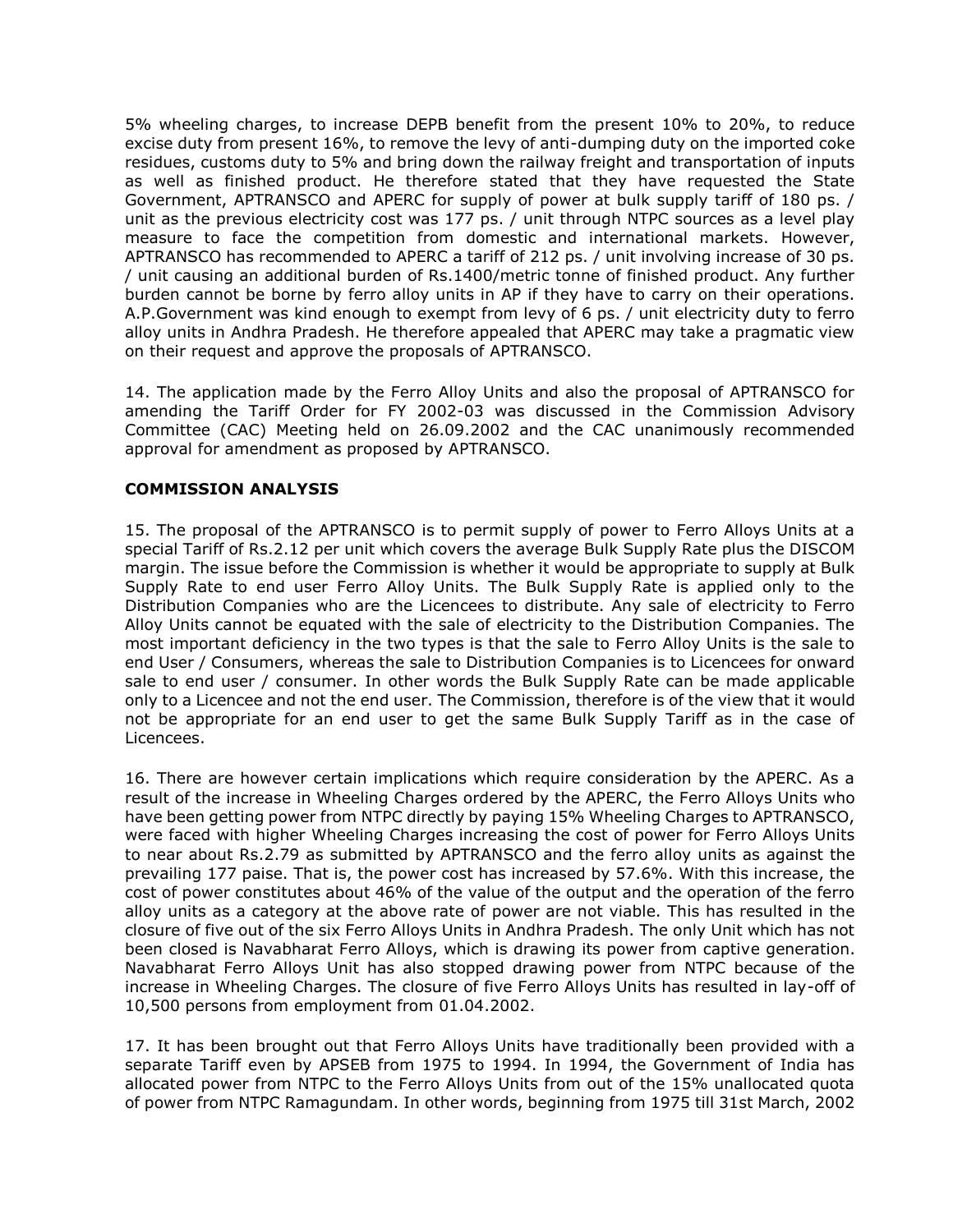the Ferro Alloys Units enjoyed a separate rate as compared to other industrial consumers. This concession was basically extended to make the Ferro Alloys Units competitive both in the domestic and international markets. Similarly special rates have also been extended to the Ferro Alloys Industries in other States like Orissa and West Bengal. In fact, the Ferro Alloys Units pleaded for extending them the same benefits as are being extended in Orissa and West Bengal to the Ferro Alloys Units located in those States. These special concessions were also the result of the fact that the industries were power intensive with more than 35% being the cost of the power in the product. In fact, it has been stated that the power cost is more than that of the raw material. The Industry also has a load factor of about 85%.

# **ORDER**

18. In the facts and circumstances mentioned above, Ferro Alloy Units as a whole constitute a special and distinct category of consumers. Section 26(7) of the Andhra Pradesh Electricity Reform Act, 1999 inter-alia reads as under:

# **"Any tariff implemented under this section, -**

**(a). shall not show undue preference to any consumer of electricity, but may differentiate according to the consumer's load factor or power factor, the consumer's total consumption of energy during any specified period, or the time at which supply is required' or paying capacity of category of consumers and need for cross-subsidisation"** 

19. The distinct features of the above category of consumers can be summarized as under:

(a). Power Intensive Industry (b). Since 1975 Ferro Alloy Units have been the beneficiaries of concessional tariff for electricity under declared policies of the Central and State Governments and also by the State Electricity Board in the State. Similar concessional tariffs have been extended by other states which are prevalent to-day. (c). Load factor of the Ferro Alloy Units is high (85%). (d). NTPC has been supplying electricity at a concessional tariff directly to the ferro alloy units. (e). Because of tariff enforced at a higher level, the units have been closed causing revenue loss to the State and also creating unemployment.

20. In the premise, the Commission holds that the ferro alloy units as a category (not merely any particular unit) does not have the paying capacity because of higher tariff and there is a need for cross subsidization within the meaning of Section 26(7) (a) of the Reform Act.

21. Ferro Alloys Units being non viable at the prevailing rate of Tariff, the Industry can be deemed that it has no paying capacity if the normal tariff is levied and accordingly a lower tariff should be fixed for the Ferro Alloys Units.

22. The Commission, therefore holds that Ferro Alloys Units be treated as an industry, which needs to be provided with a lower Tariff than the normal tariff as the industry considered as a category does not have the paying capacity for the normal tariff, and classified as such.

23. The Commission, would therefore agree to fixing a separate tariff for Ferro Alloys Units depending upon the viability of the Industry. As the APTRANSCO and the Ferro Alloys Units have confirmed that at Rs.2.12 per unit the Ferro Alloys Units will be viable, a separate tariff